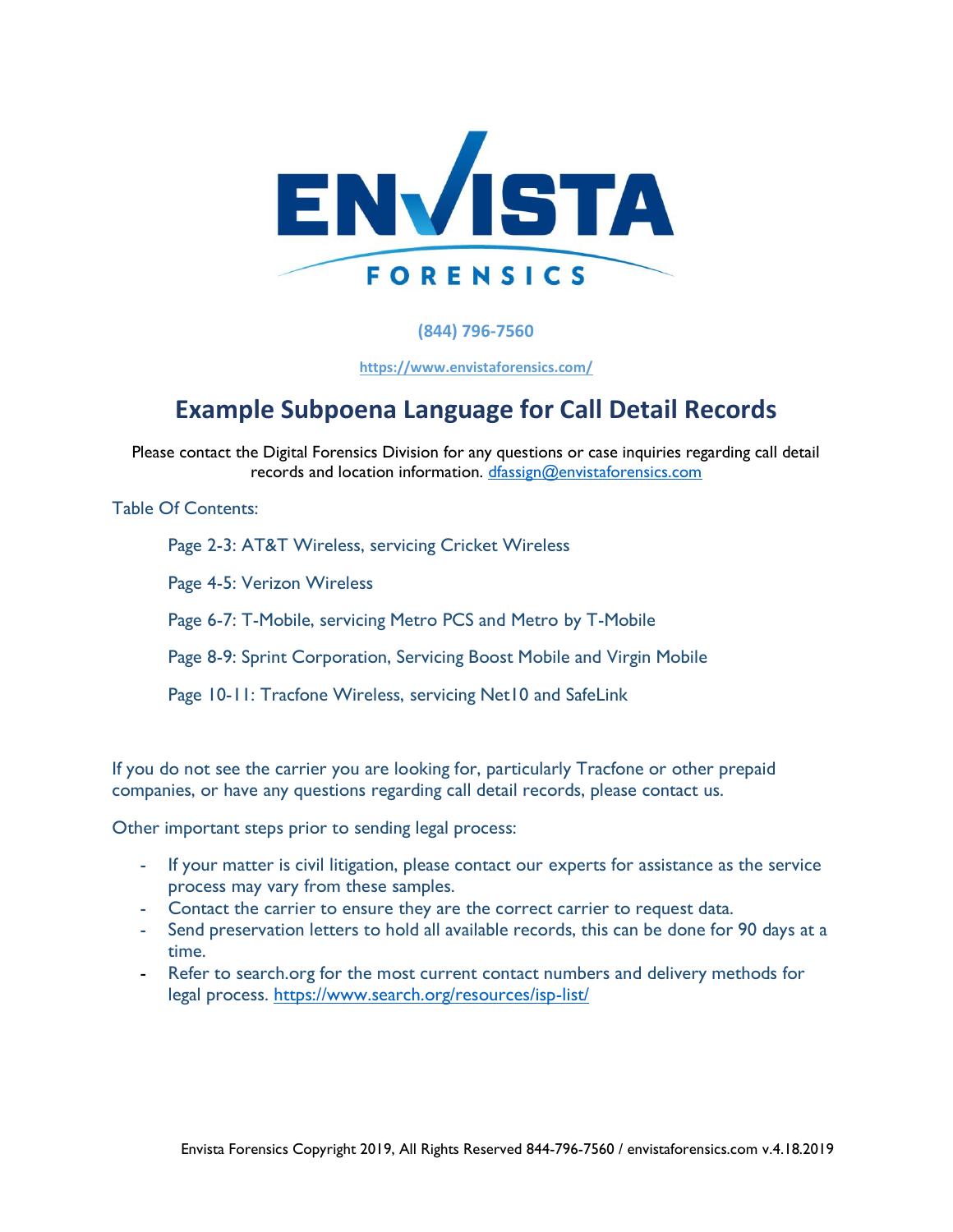## **AT&T Wireless, servicing Cricket Wireless**

11760 US Highway 1 Suite 600

North Palm Beach, FL 33408

Contact Phone Number: 888-291-4952

## **SERVICE BY FAX OR EMAIL: 888-938-4715 or [gldc@att.com](mailto:gldc@att.com)**

## **LANGUAGE:**

Defendant, by and through his or her attorney, requests the following information be provided regarding cell phone communications in the form of historical call detail records and tower locations, for cell phone number(s) **000-000-0000** for the period of time between **00-00-2000 and 00-00-2000**.

- 1. Subscriber information for the above listed numbers, including financially responsible party, billing address, features and services and equipment,
- 2. All call originations, call terminations, call attempts, voice and text message transactions, including push to talk, data communications, SMS and MMS communications, and voice communications, LTE and/or IP sessions and destinations with cell site infromation, including the originating and receiving phone numbers or network IDs for all incoming and outgoing call transactions, data transactions and push to talk sessions.
- 3. Records are to include the IMEI, IMSI or other equipment or handset identification information for the target phone number if known.
- 4. All stored SMS content, MMS content and / or Browser Cache if available.
- 5. Beginning and ending switch and cell site / tower identifiers for each call, SMS MMS and data transmission, including the location information and azimuth for the tower and sector used for the call.
- 6. A complete table of cell towers / cell site information for all cell towers / cell sites in the LAC, NEID or service area and or for all switches used, active at the time period for the call detail records requested. This shall include:
	- a. cell tower location information including latitude and longitude
	- b. cell tower / cell site designation information / identification numbers
	- c. information for each cell site sector including azimuth.
	- d. equipment type used at the cell site, i.e. Lucent or Nortel, etc.
	- e. NOTE TO ATT MOBILITY: Even though the tower location information is in the call detail records, this subpoena also requests a list of cell tower locations with the latitude, longitude of each tower, the sector azimuth and the beam width, if known, for the time period covered, in comma delimited or Excel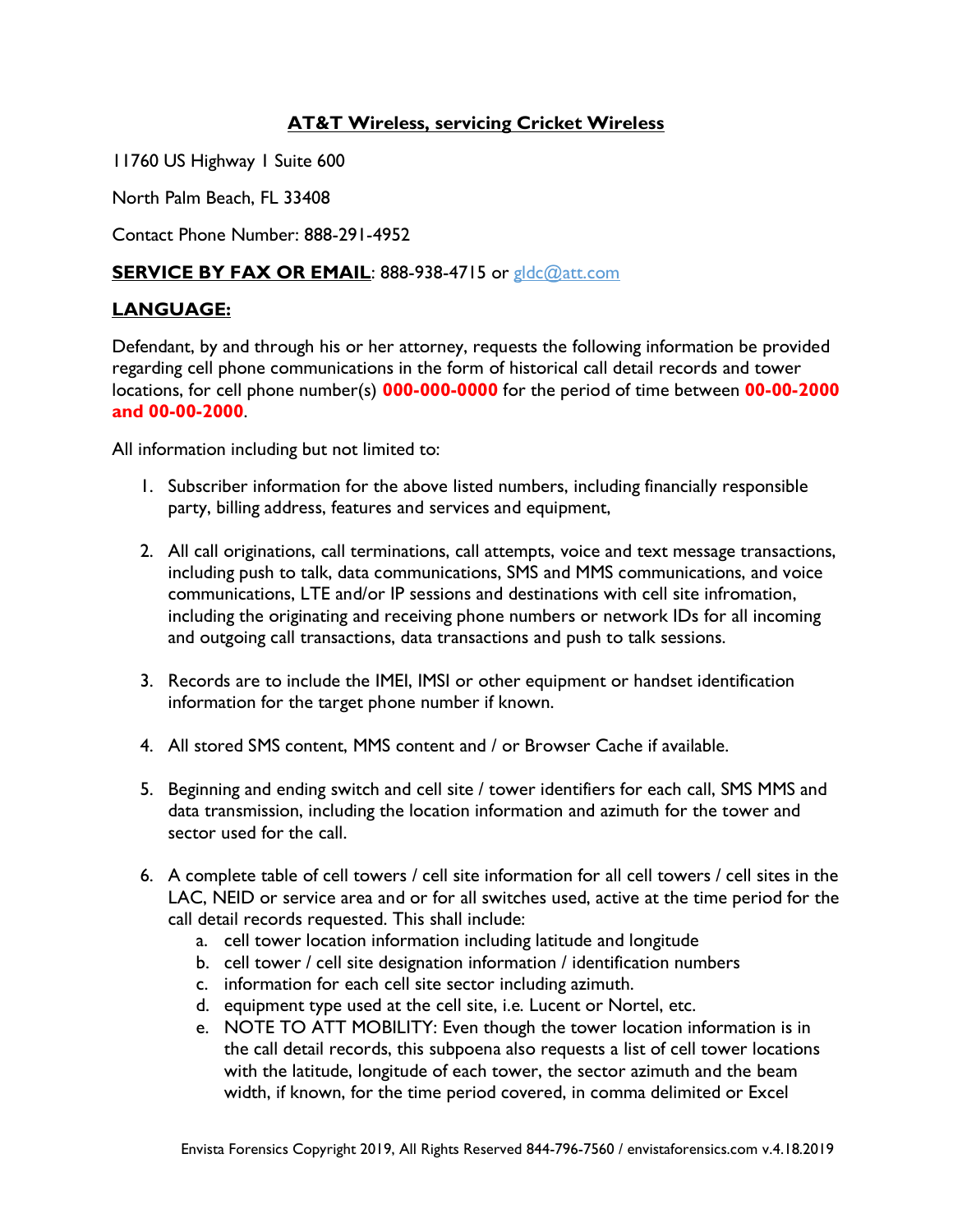format, for every tower referenced in the call detail records responsive to this subpoena.

- 7. a legend and definition for any and all abbreviations used in the reports provided
- 8. An explanation of how to read the call detail records.
- 9. Any precise measurement data such as e-911 location data, NELOS data and or any other data recorded for the time period that will provide additional location data.
- 10. Specific information regarding the time stamps / time zones of the records.

Provide the following information regarding cell tower locations for the following areas containing cell towers actively in service between **00-00-2000 and 00-00-2000**..

Include the below AT&T cell tower information:

LAC

CID

Latitude

Longitude

Sector Azimuth

11. Any records or information regarding cell towers that were undergoing maintenance, or were out of service the time period in this request.

All responsive data is to be provided in both Adobe PDF format and Microsoft Excel format, .TXT or .CSV format.

Please indicate in your response to this subpoena if there is any data loss due to the time difference between the date of the receipt of this subpoena and the time period requested, and if so, a detailed description of what data is not recoverable versus what data would be recoverable based on the carrier's retention period for call detail records.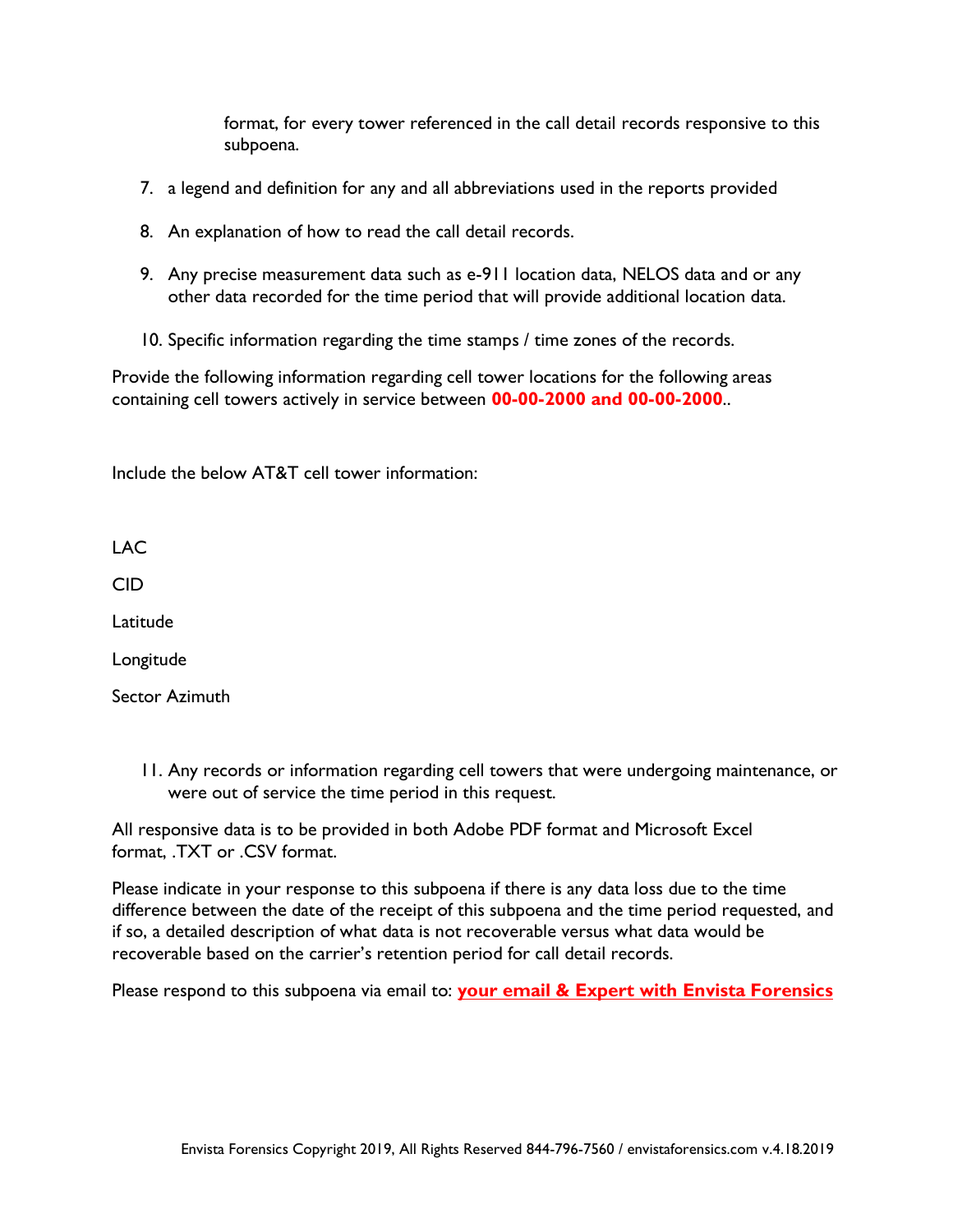# **Verizon Wireless (formerly Cellco DBA Verizon Wireless)**

180 Washington Valley Road

Bedminster, NJ 07921

## **Contact Phone Numbers:**

Subpoena contact: 888-483-2600 Search warrant contact: 800-451-5242; select option 2 Wireless Records contact: 800-451-5242; select option 1 Wireless Voice, Text, Email, IP, etc.: (888) 483-2600

#### **SERVICE BY FAX OR MAIL**:

Subpoenas: 888-667-0028 Orders & Warrants: 888-667-0026 OR Verizon Security Assistance Team 180 Washington Valley Road Bedminster, NJ 07921

## **LANGUAGE:**

Defendant, by and through his or her attorney, requests the following information be provided regarding cell phone communications in the form of historical call detail records and tower locations, for cell phone number(s) **000-000-0000** for the period of time between **00-00-2000 and 00-00-2000**.

- 1. Subscriber information for the above listed numbers, including financially responsible party, billing address, features and services and equipment,
- 2. All call originations, call terminations, call attempts, voice and text message transactions, including push to talk, data communications, SMS and MMS communications, and voice communications, LTE and/or IP sessions and destinations with cell site information, including the originating and receiving phone numbers or network IDs for all incoming and outgoing call transactions, data transactions, VOLTE and push to talk sessions.
- 3. Records are to include the IMEI, IMSI or other equipment or handset identification information for the target phone number if known.
- 4. All stored SMS content, MMS content and / or Browser Cache if available.
- 5. Beginning and ending switch and cell site / tower identifiers for each call, SMS MMS and data transmission, including the location information and azimuth for the tower and sector used for the call.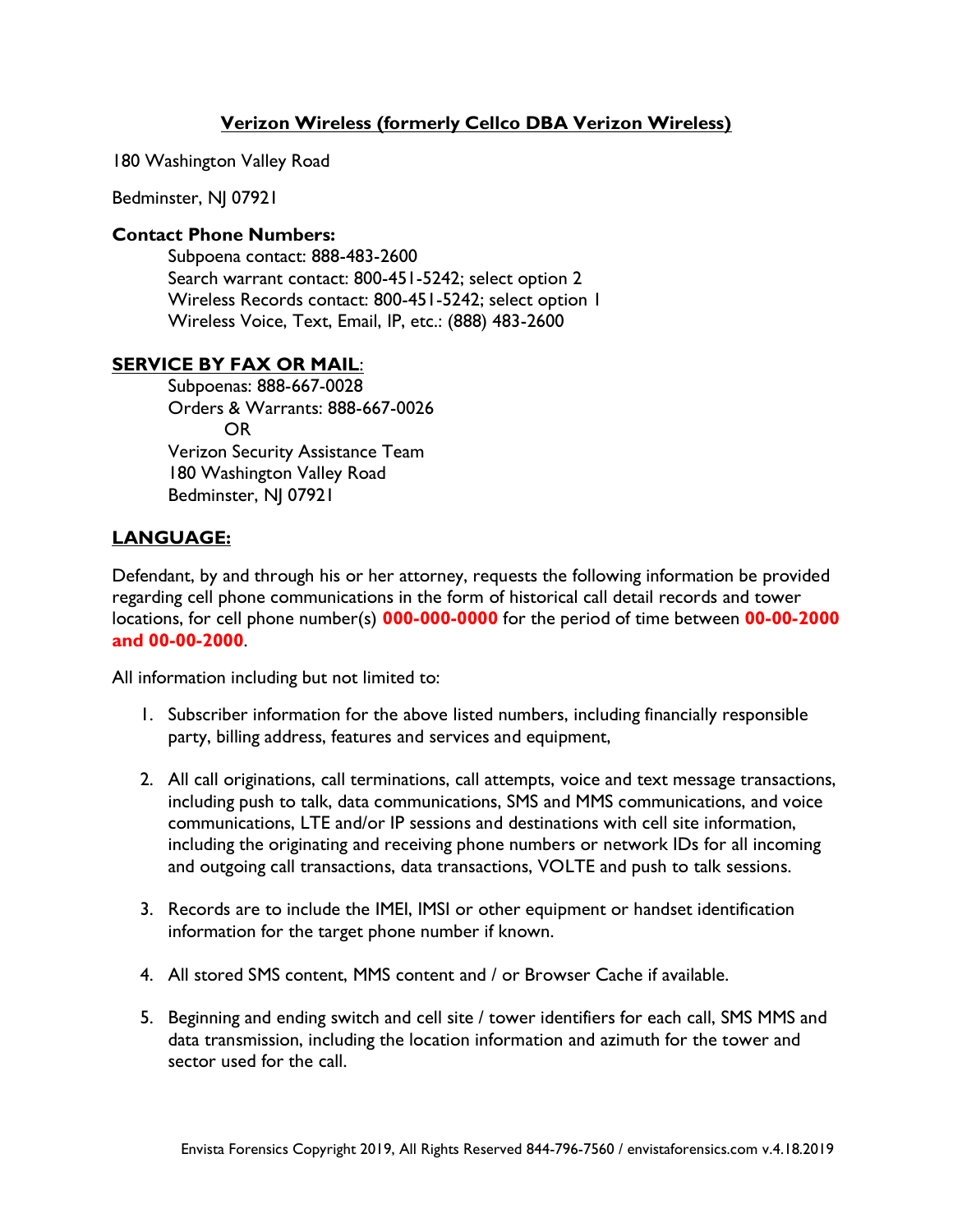- 6. A complete table of cell towers / cell site information for all cell towers / cell sites in the Switch, Market, Site ID, Sector ID or service area and or for all switches used, active at the time period for the call detail records requested. This shall include:
	- a. cell tower location information including latitude and longitude
	- b. cell tower / cell site designation information / identification numbers
	- c. information for each cell site sector including azimuth and beamwidth.
	- d. equipment type used at the cell site, i.e. Lucent, Samsung, Nortel, etc.
- 7. a legend and definition for any and all abbreviations used in the reports provided
- 8. An explanation of how to read the call detail records.
- 9. Any precise measurement data such as e-911 location data, RTT, RTTL, RTTM, erlte or reports of similar nature data that provide estimated locations of the device or distances from the base station. Any other data recorded for the time period that will provide additional location data.
- 10. Specific information regarding the time stamps / time zones of the records.

Provide the following information regarding cell tower locations for the following areas containing cell towers actively in service between **00-00-2000 and 00-00-2000**.

11. Any records or information regarding cell towers that were undergoing maintenance, or were out of service the time period in this request.

All responsive data is to be provided in both Adobe PDF format and Microsoft Excel format, .TXT or .CSV format.

Please indicate in your response to this subpoena if there is any data loss due to the time difference between the date of the receipt of this subpoena and the time period requested, and if so, a detailed description of what data is not recoverable versus what data would be recoverable based on the carrier's retention period for call detail records.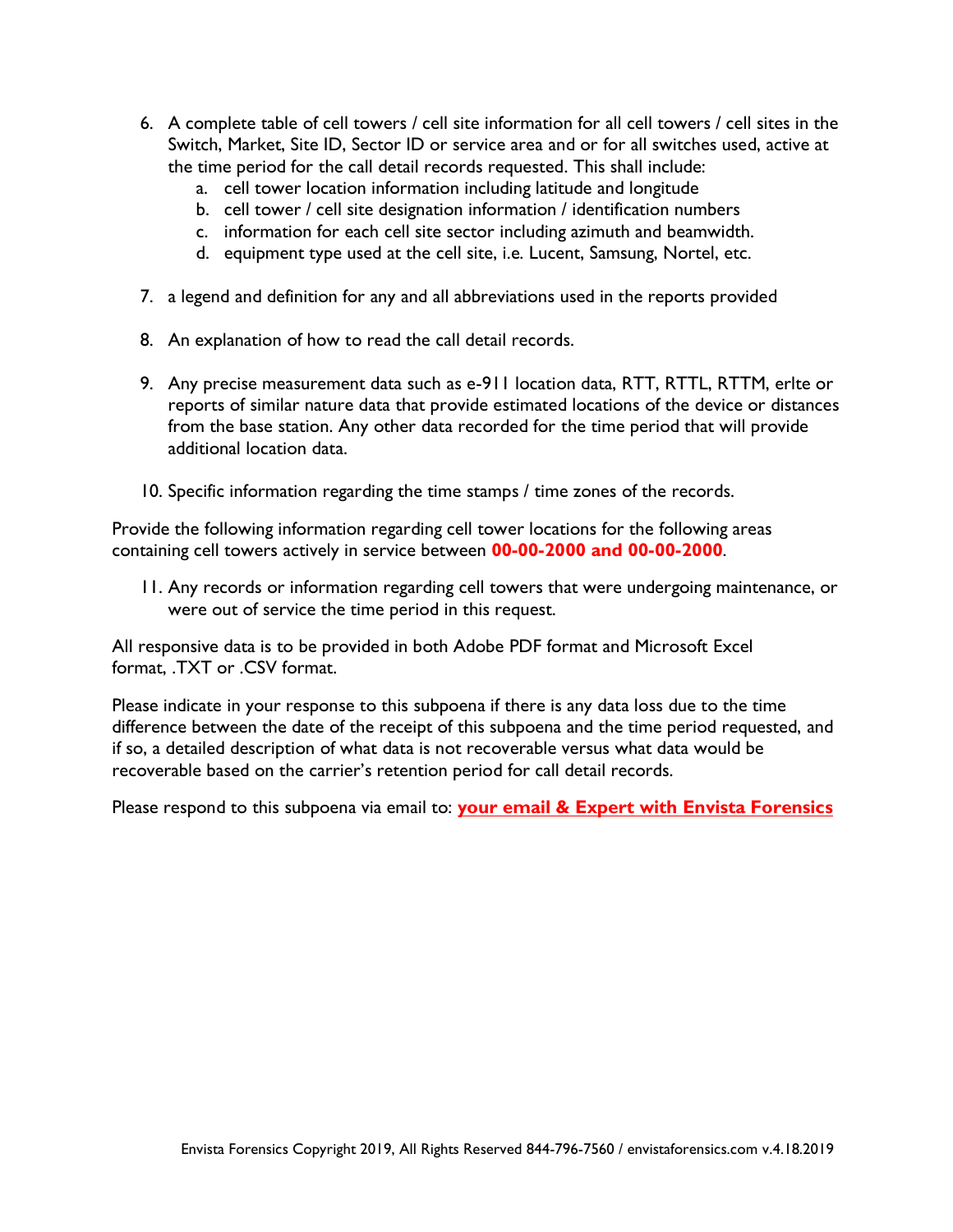# **T-Mobile, service Metro PCS, and Metro by T-Mobile**

4 Sylvan Way

Parsippany, New Jersey 07054

**Contact:** 866-537-0911

## **SERVICE BY E-MAIL AND FAX**: [Lerinbound@T-Mobile.com,](mailto:Lerinbound@T-Mobile.com) 973-292-8697

#### **LANGAUGE:**

Defendant, by and through his or her attorney, requests the following information be provided regarding cell phone communications in the form of historical call detail records and tower locations, for cell phone number(s) **000-000-0000** for the period of time between **00-00-2000 and 00-00-2000**.

- 1. Subscriber information for the above listed numbers, including financially responsible party, billing address, features and services and equipment,
- 2. All call originations, call terminations, call attempts, voice and text message transactions, including push to talk, data communications, SMS and MMS communications, and voice communications, LTE and/or IP sessions and destinations with cell site information, including the originating and receiving phone numbers or network IDs for all incoming and outgoing call transactions, data transactions and push to talk sessions.
- 3. Records are to include the IMEI, IMSI or other equipment or handset identification information for the target phone number if known.
- 4. All stored SMS content, MMS content and / or Browser Cache if available.
- 5. Beginning and ending switch and cell site / tower identifiers for each call, SMS MMS and data transmission, including the location information and azimuth for the tower and sector used for the call.
- 6. A complete table of cell towers / cell site information for all cell towers / cell sites in the Region, Market, Site ID, Sector ID or service area and or for all switches used, active at the time period for the call detail records requested. This shall include:
	- a. cell tower location information including latitude and longitude
	- b. cell tower / cell site designation information / identification numbers
	- c. information for each cell site sector including azimuth and beamwidth.
	- d. equipment type used at the cell site, i.e. Lucent or Nortel, etc.
- 7. a legend and definition for any and all abbreviations used in the reports provided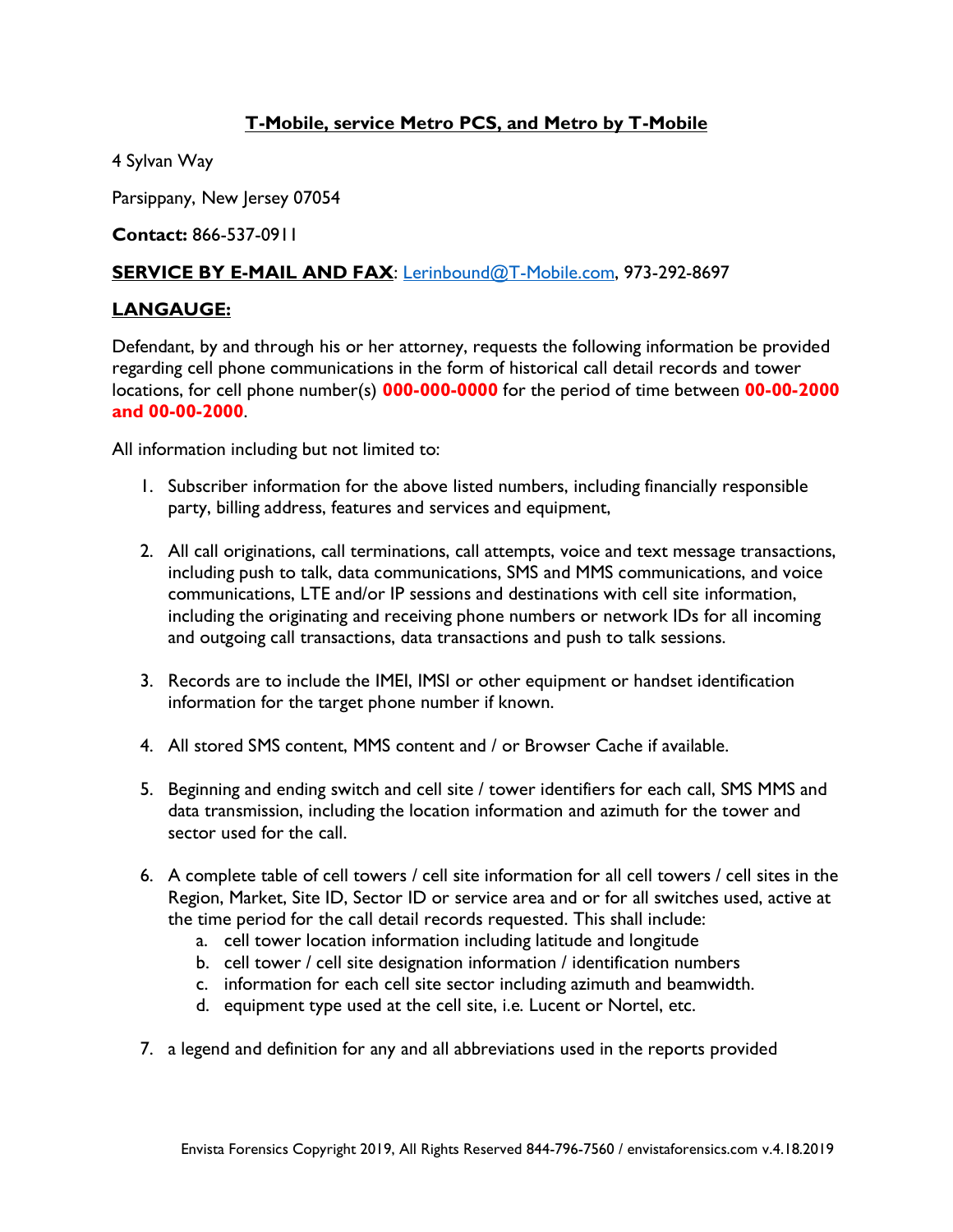- 8. An explanation of how to read the call detail records.
- 9. Any precise measurement data such as e-911 location data, TDOA (Time Delay of Arrival) Truecall, Timing Advance or reports of similar nature data and or any other data recorded for the time period that will provide additional location data.
- 10. Specific information regarding the time stamps / time zones of the records.

Provide the following information regarding cell tower locations for the following areas containing cell towers actively in service between **00-00-2000 and 00-00-2000**.

11. Any records or information regarding cell towers that were undergoing maintenance, or were out of service the time period in this request.

All responsive data is to be provided in both Adobe PDF format and Microsoft Excel format, .TXT or .CSV format.

Please indicate in your response to this subpoena if there is any data loss due to the time difference between the date of the receipt of this subpoena and the time period requested, and if so, a detailed description of what data is not recoverable versus what data would be recoverable based on the carrier's retention period for call detail records.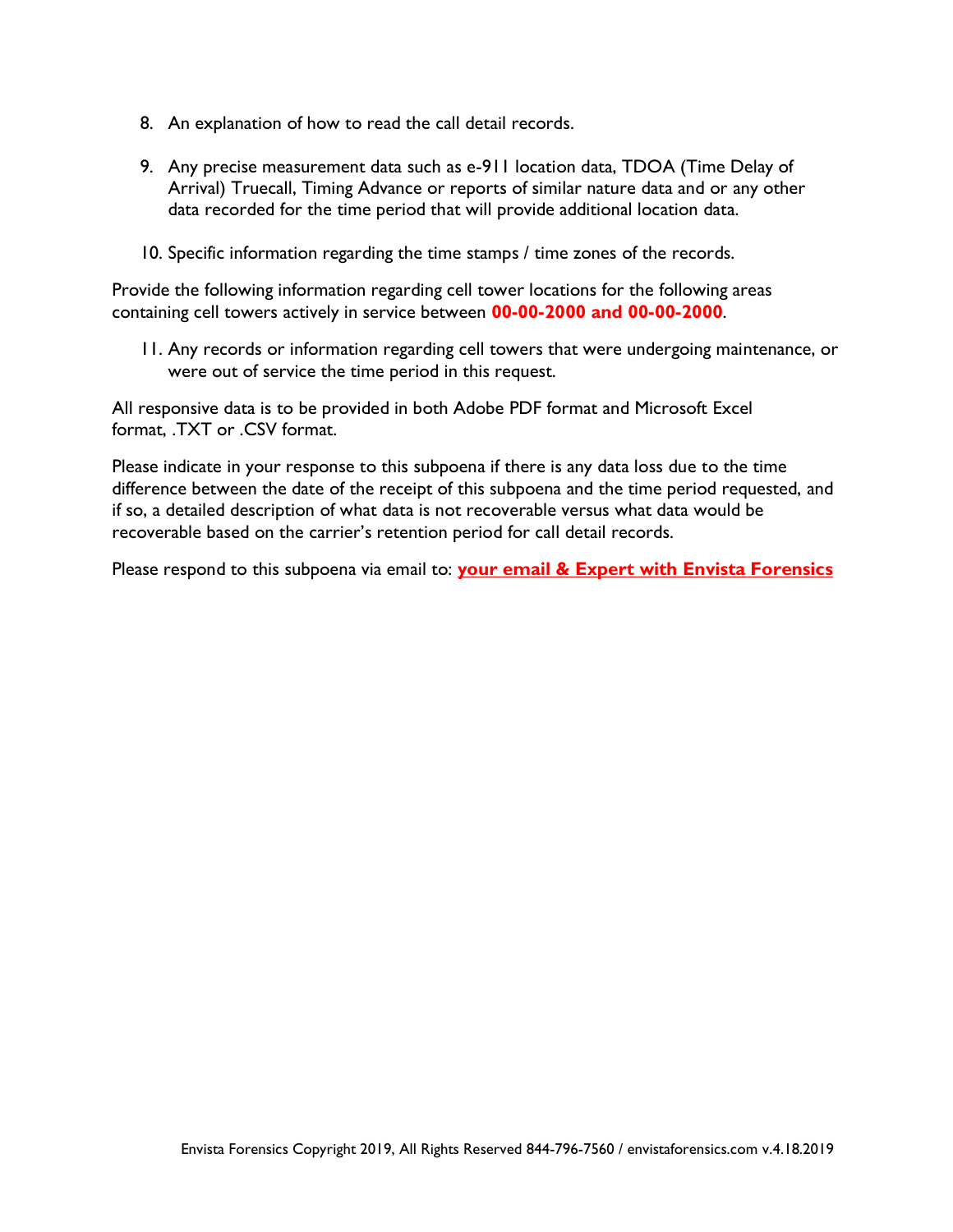## **Sprint Corporation, Servicing Boost Mobile and Virgin Mobile**

6480 Sprint Pkwy Overland Park, Kansas 66251

Contact: 800-877-7330

**SERVICE BY FAX:** 816-600-3111; To receive status updates for Subpoenas and Search Warrants by contacting 800-877-7330 extension 3.

# **LANGUAGE:**

Defendant, by and through his or her attorney, requests the following information be provided regarding cell phone communications in the form of historical call detail records and tower locations, for cell phone number(s) **000-000-0000** for the period of time between **00-00-2000 and 00-00-2000**.

- 1. Subscriber information for the above listed numbers, including financially responsible party, billing address, features and services and equipment,
- 2. All call originations, call terminations, call attempts, voice and text message transactions, including push to talk, data communications, SMS and MMS communications, and voice communications, LTE and/or IP sessions and destinations, eHRPD with cell site information, including the originating and receiving phone numbers or network IDs for all incoming and outgoing call transactions, data transactions and push to talk sessions.
- 3. Records are to include the IMEI, IMSI or other equipment or handset identification information for the target phone number if known.
- 4. All stored SMS content, MMS content and / or Browser Cache if available.
- 5. Beginning and ending switch and cell site / tower identifiers for each call, SMS MMS and data transmission, including the location information and azimuth for the tower and sector used for the call.
- 6. A complete table of cell towers / cell site information for all cell towers / cell sites in the NEID/REPOLL, Switch, Market, Site ID, Sector ID or service area and or for all switches used, active at the time period for the call detail records requested. This shall include:
	- a. cell tower location information including latitude and longitude
	- b. cell tower / cell site designation information / identification numbers
	- c. information for each cell site sector including azimuth and beamwidth.
	- d. equipment type used at the cell site, i.e. Lucent, Samsung, Nortel, etc.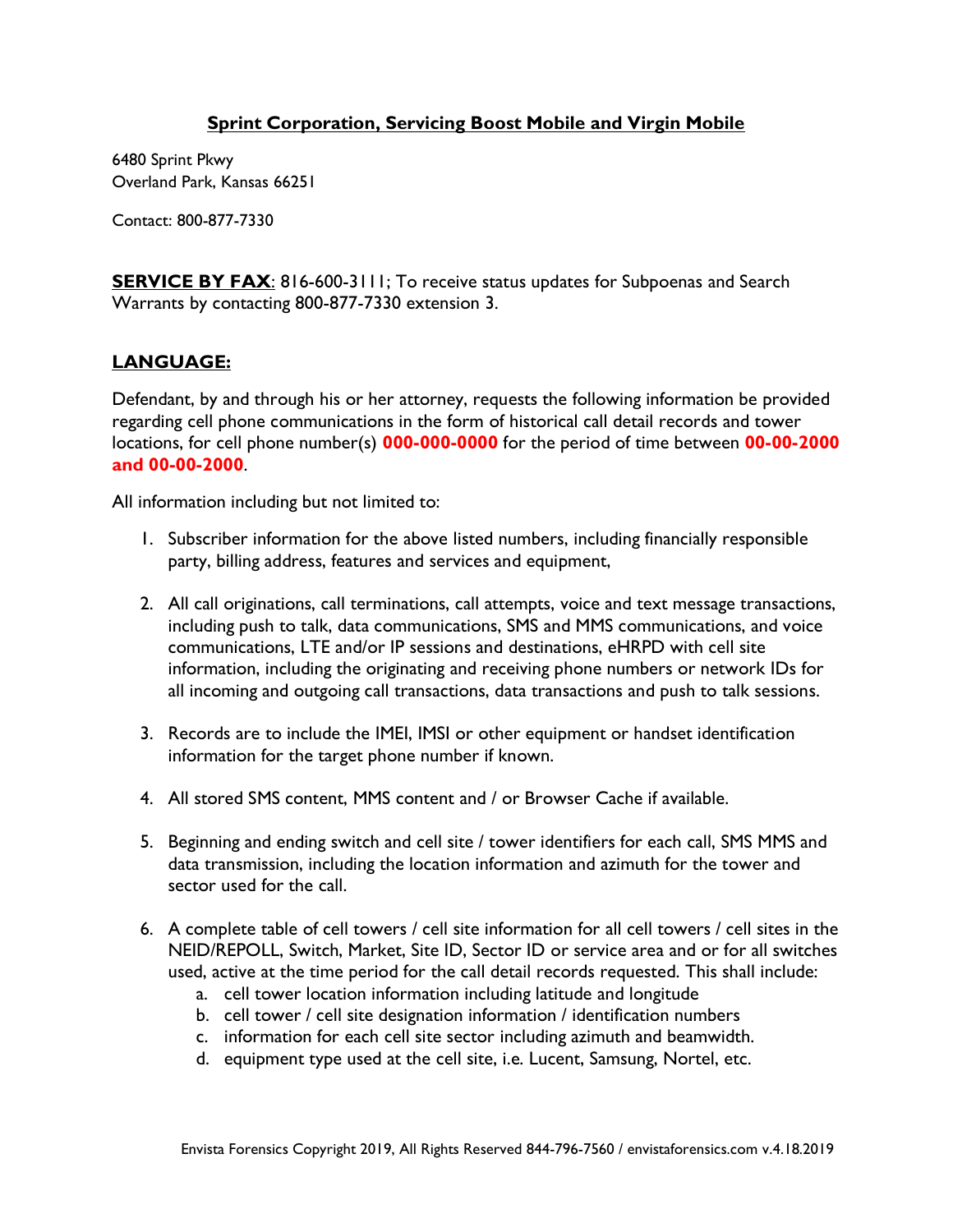- 7. a legend and definition for any and all abbreviations used in the reports provided
- 8. An explanation of how to read the call detail records.
- 9. Any precise measurement data such as e-911 location data, Per Call Measurement Data (PCMD) or reports of similar nature data that provide estimated locations of the device or distances from the base station. Please provide a PCMD report for each Vendor/Call type. Any other data recorded for the time period that will provide additional location data.
- 10. Specific information regarding the time stamps / time zones of the records.

Provide the following information regarding cell tower locations for the following areas containing cell towers actively in service between **00-00-2000 and 00-00-2000**..

11. Any records or information regarding cell towers that were undergoing maintenance, or were out of service the time period in this request.

All responsive data is to be provided in both Adobe PDF format and Microsoft Excel format, .TXT or .CSV format.

Please indicate in your response to this subpoena if there is any data loss due to the time difference between the date of the receipt of this subpoena and the time period requested, and if so, a detailed description of what data is not recoverable versus what data would be recoverable based on the carrier's retention period for call detail records.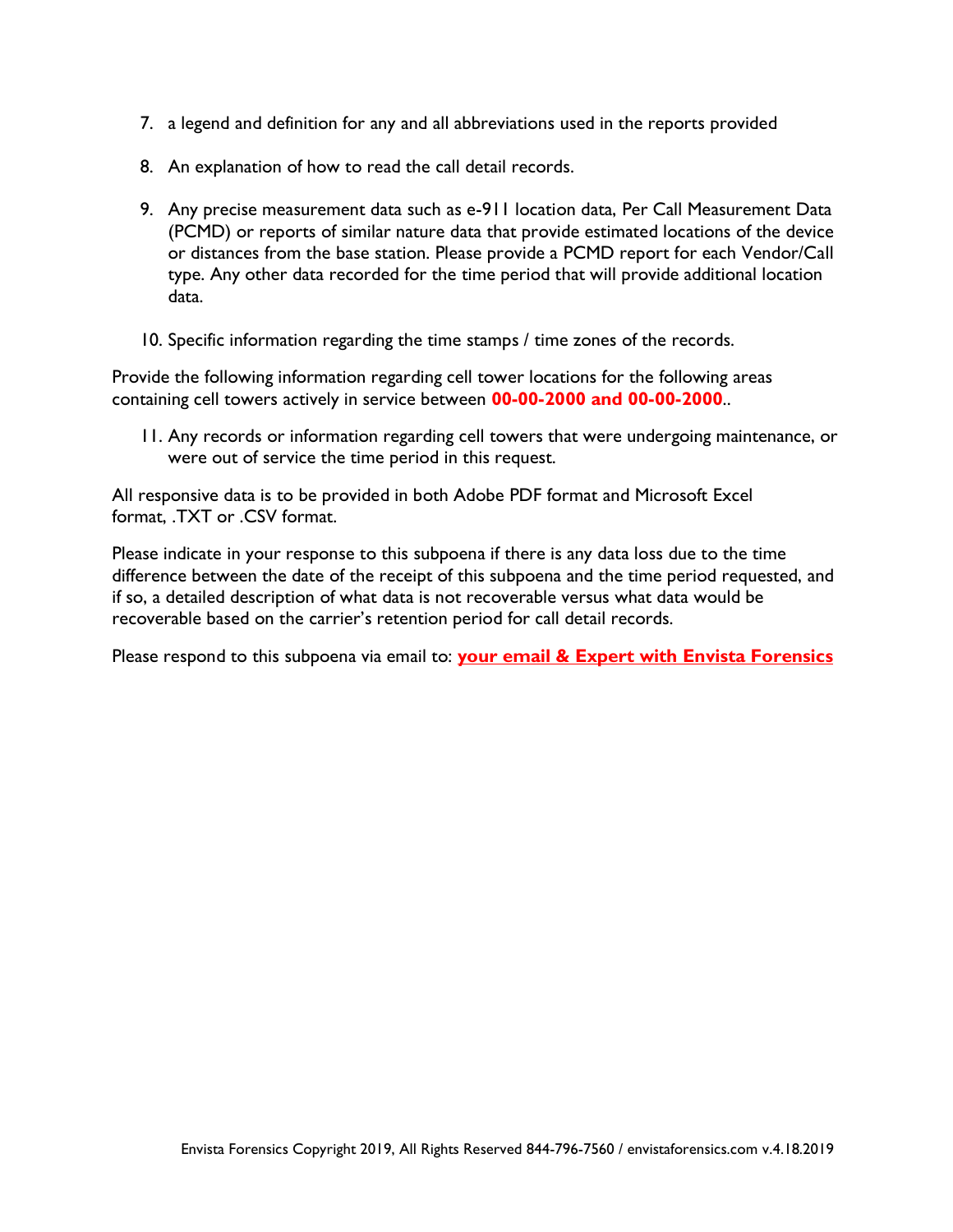# **Tracfone Wireless Inc. d/b/a Simple Mobile, also servicing Net10 and SafeLink**

Tracfone Wireless Inc. d/b/a Simple Mobile

ATTN: Subpoena Compliance

9700 NW 112<sup>th</sup> Avenue

Miami, FL 33178

**Contact:** 800-810-7094

#### **SERVICE BY E-MAIL(PREFERRED) AND FAX**: [subpoenacompliance@tracfone.com,](mailto:subpoenacompliance@tracfone.com)  305-715-6932

## **LANGAUGE:**

Defendant, by and through his or her attorney, requests the following information be provided regarding cell phone communications in the form of historical call detail records and tower locations, for cell phone number(s) **000-000-0000** for the period of time between **00-00-2000 and 00-00-2000**.

- 1. Subscriber information for the above listed numbers, including financially responsible party, billing address, features and services and equipment,
- 2. All call originations, call terminations, call attempts, voice and text message transactions, including push to talk, data communications, SMS and MMS communications, and voice communications, LTE and/or IP sessions and destinations with cell site information, including the originating and receiving phone numbers or network IDs for all incoming and outgoing call transactions, data transactions and push to talk sessions.
- 3. Records are to include the IMEI, IMSI or other equipment or handset identification information for the target phone number if known.
- 4. All stored SMS content, MMS content and / or Browser Cache if available.
- 5. Beginning and ending switch and cell site / tower identifiers for each call, SMS MMS and data transmission, including the location information and azimuth for the tower and sector used for the call.
- 6. A complete table of cell towers / cell site information for all cell towers / cell sites in the Region, Market, Site ID, Sector ID or service area and or for all switches used, active at the time period for the call detail records requested. This shall include:
	- a. cell tower location information including latitude and longitude
	- b. cell tower / cell site designation information / identification numbers
	- c. information for each cell site sector including azimuth and beamwidth.